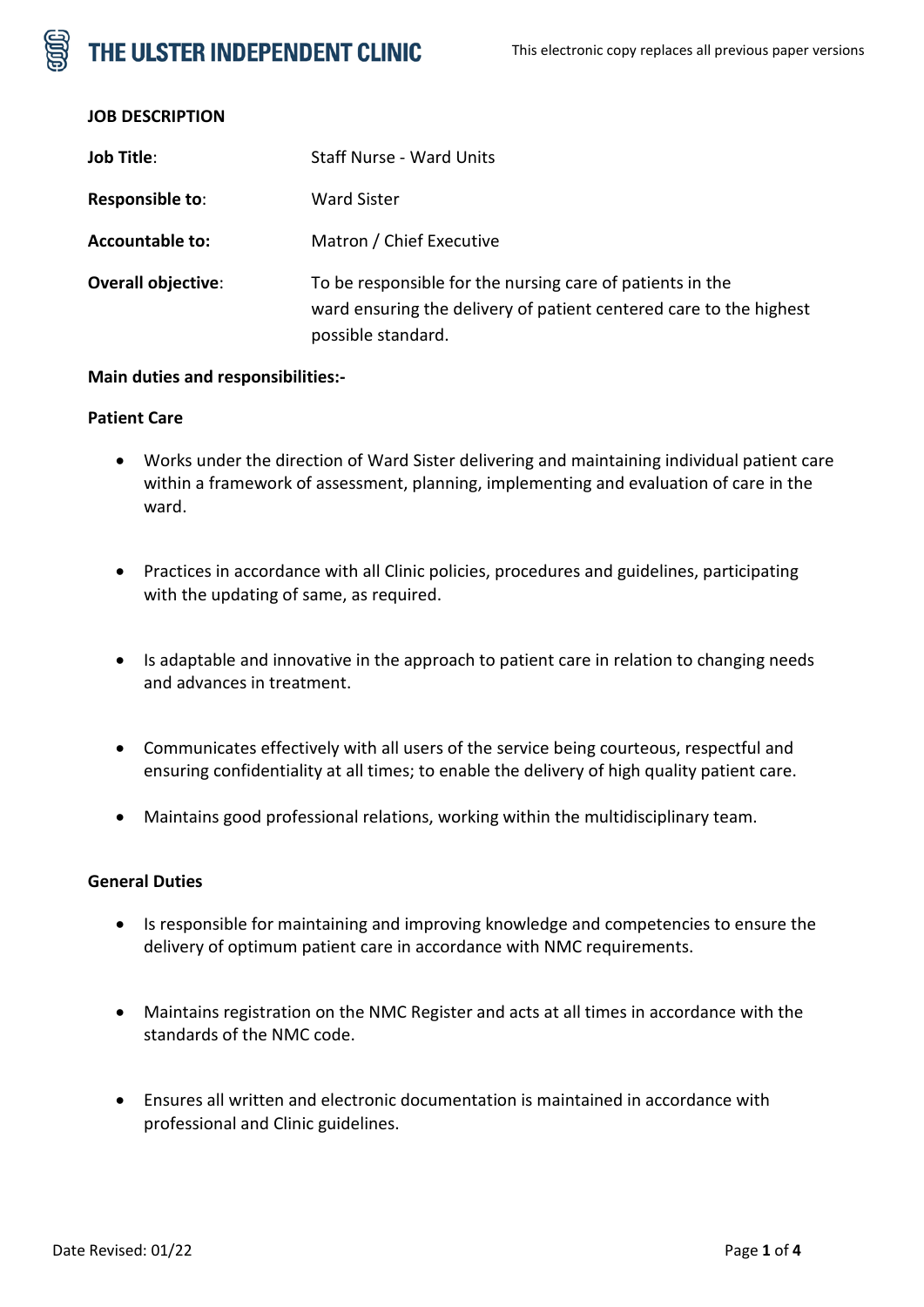# THE ULSTER INDEPENDENT CLINIC

- Participates in the induction and training of new staff supporting, mentoring and teaching as necessary.
- Takes charge of the ward as required.
- Co-operates with the off duty scheduling so as to ensure adequate cover and efficient staffing.
- Attends and participates in ward meetings.
- Read, understand and adhere to all Ulster Independent Clinic policies and procedures.
- Comply with the Ulster Independent Equal Opportunities Policy at all times.
- Attend all mandatory in-service training and lectures.
- Actively participate and contribute to the continuous improvement of the service.
- Carry out all duties & responsibilities in accordance with Health & Safety policies and statutory regulations.
- Participates in annual performance review and maintains own personal development file.
- Is responsible for own professional development and maintenance of knowledge and skills according to professional guidelines.
- Is responsible for the efficient and economic ordering and use of equipment and stores.
- Adhere to and abide by professional code at all times (as applicable).

*The above is not an exhaustive list of duties and should be regarded as providing guidelines in which the individual works. This job description is subject to review in light of changing circumstances and operational requirements.*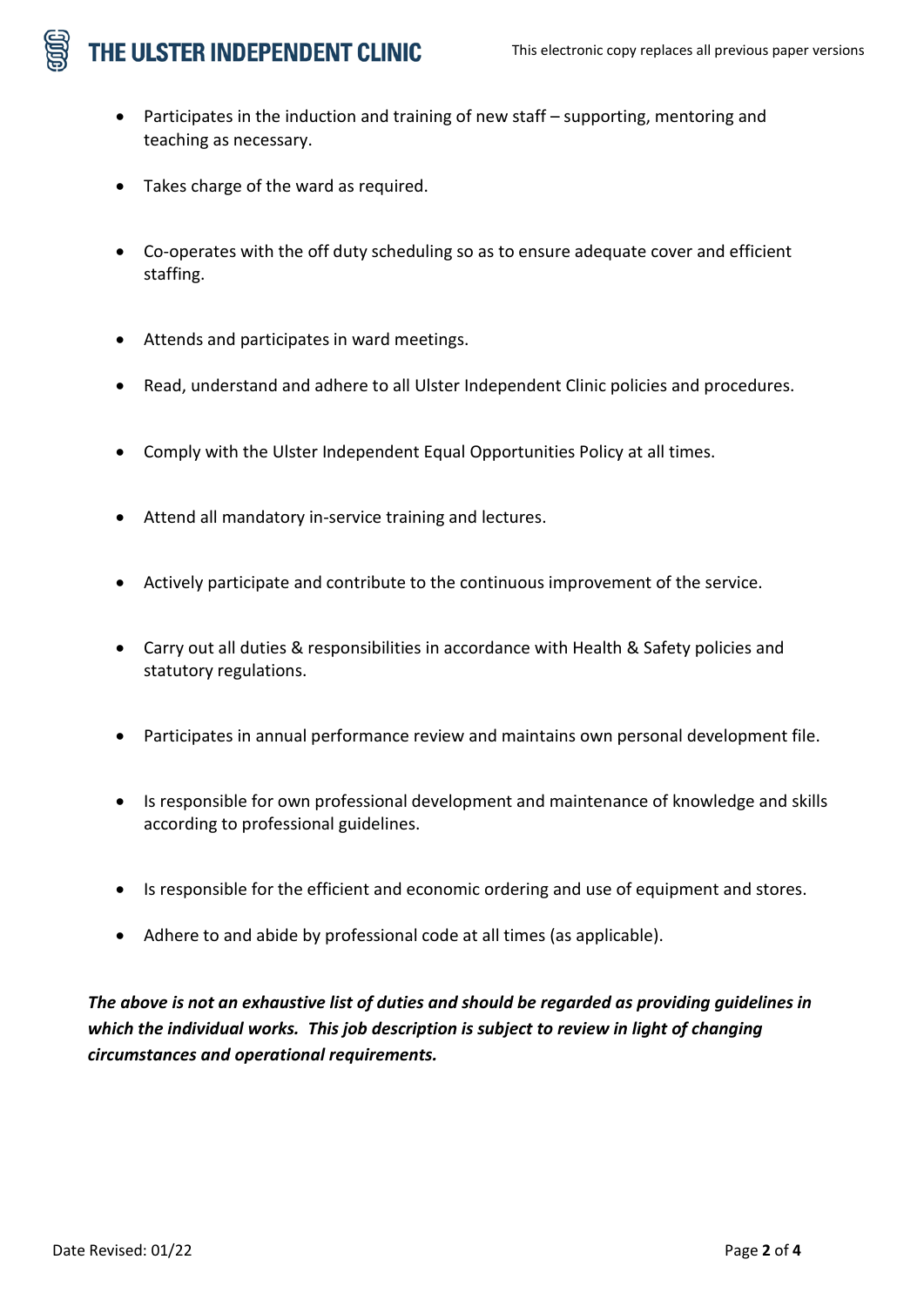

| <b>CATEGORY</b>                                   | <b>ESSENTIAL</b>                                                                                                  | <b>DESIRABLE</b>                                                                       |
|---------------------------------------------------|-------------------------------------------------------------------------------------------------------------------|----------------------------------------------------------------------------------------|
| <b>Experience</b>                                 | 2 years' recent post registration<br>surgical experience working as an<br>Adult Registered General Nurse.         | 1 years' experience as a senior level<br>staff nurse<br>Paediatric Nursing Experience. |
|                                                   |                                                                                                                   |                                                                                        |
| Education/<br>Qualifications /<br><b>Training</b> | Registered Nursing Qualification or<br>equivalent                                                                 | Relevant post-basic certificates /<br>Training.                                        |
| Professional<br>Membership                        | Current NMC registration.                                                                                         |                                                                                        |
| Other                                             | The post holder will be required to be<br>flexible in their working pattern to<br>meet service needs e.g. shifts. |                                                                                        |
|                                                   | Current professional indemnity<br>insurance                                                                       |                                                                                        |
|                                                   | Evidence of continuing professional<br>development                                                                |                                                                                        |
|                                                   | Satisfactory completion of the<br>following checks:                                                               |                                                                                        |
|                                                   | References<br>$\bullet$                                                                                           |                                                                                        |
|                                                   | **Evidence of right to live<br>and work in UK                                                                     |                                                                                        |
|                                                   | Health screening                                                                                                  |                                                                                        |
|                                                   | <b>Qualification checks</b>                                                                                       |                                                                                        |
|                                                   | Satisfactory *ACCESSNI                                                                                            |                                                                                        |
|                                                   | clearance.                                                                                                        |                                                                                        |

### **Personnel Specification**